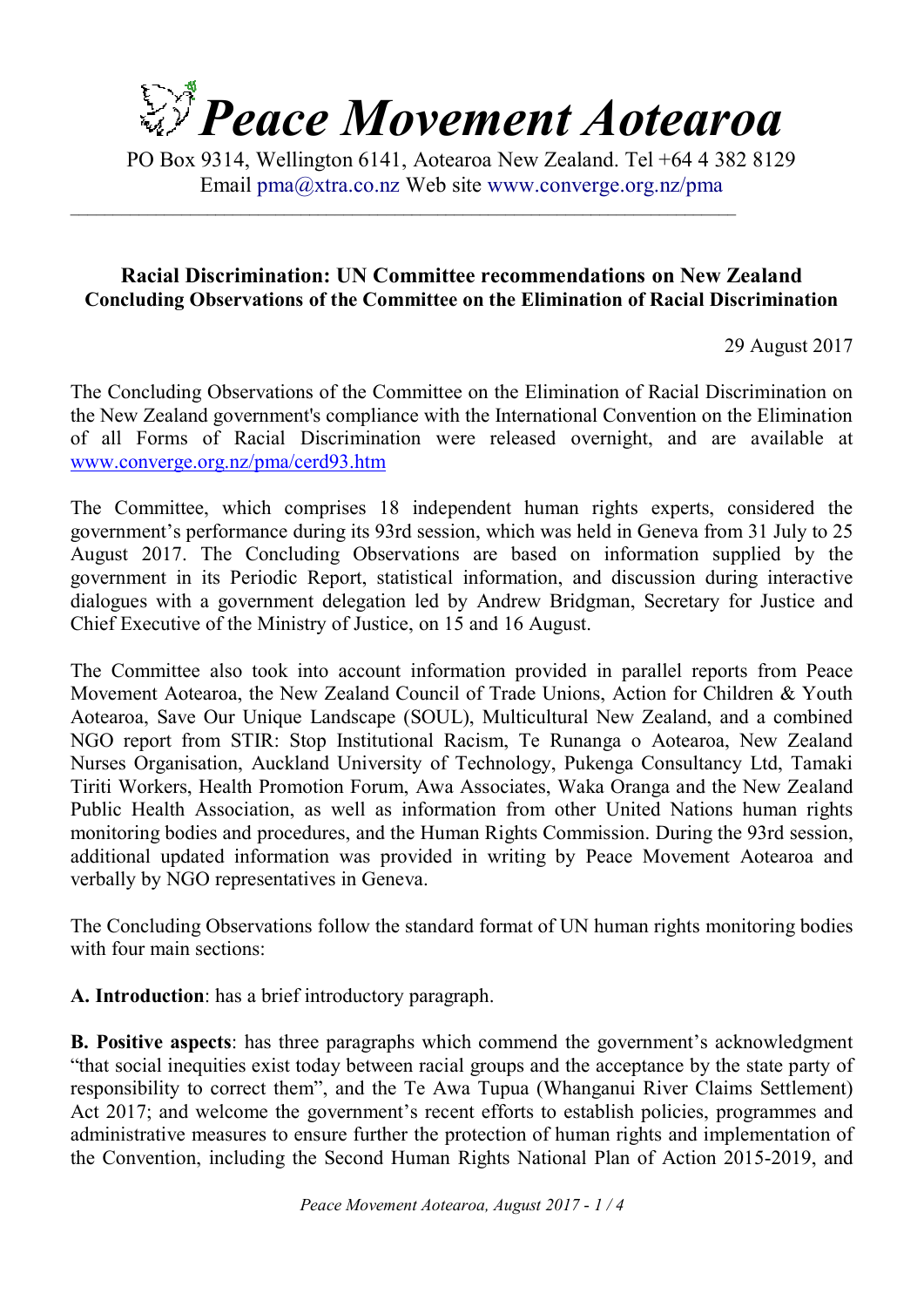educational and linguistic strategies and measures targeting Maori and Pasifika. The Committee also noted with appreciation the active role of a vibrant civil society, and the Human Rights Commission.

**C. Main areas of concern and recommendations**: has thirty three paragraphs listing concerns and recommendations on a range of issues. Of the sixteen sets of recommendations, eight relate specifically to the Treaty of Waitangi and the collective and individual rights of Maori (summarised below); and four are about the human rights of Maori and Pasifika in relation to health (including structural biases against Maori in the health system), employment (including evidence of discrimination against Maori workers), education, and state care of Maori and Pasifika children (summarised below). The other recommendations are about the National Action Plan on Human Rights, the Race Relations Commissioner, racist hate speech and hate crimes, acts of racial discrimination, and migrant workers, refugees and asylum seekers.

**D. Other recommendations**: has eight paragraphs with recommendations on topics including the ratification of other human rights instruments, the International Decade for People of African Descent, consultation with civil society, Article 14 of the Convention, the requirement to provide follow-up on three of the Committee's recommendations within one year (on paragraphs 15, 17 and 34), dissemination of the Concluding Observations, and a paragraph inviting the government to submit its next periodic report by 22 December 2021.

The paragraphs listing concerns and recommendations about the Treaty of Waitangi and the collective and individual human rights of Maori are outlined below (for the full text, please refer to the Concluding Observations), and include:

**Treaty of Waitangi** (paragraphs 12 and 13): the Committee is concerned by the apparent lack of progress in implementation of the 2013 recommendations of the Constitutional Advisory Panel concerning the Treaty, and that the recommendations in the Matike Mai Aotearoa report have not been taken up by the state party. The Committee sees little progress during the reporting period in securing indigenous rights to self-determination under the Treaty or the power-sharing arrangement between hapu and the state party required by the Treaty. The Committee recommends that the state party: (a) issue, without delay, a timetable for debating, in partnership with Maori, the recommendations of the Constitutional Advisory Panel regarding the role of the Treaty of Waitangi within its constitutional arrangements along with the proposals of the report of Matike Mai Aotearoa and all stakeholders; (b) ensure that its public policy and legislative initiatives comply with the participation principle of article 2 of the Treaty of Waitangi; (c) give greater assurance that the state party recognizes the fundamental right to self-determination of Maori and the obligation to establish shared governance with hapu; and (d) provides adequate resources for the Waitangi Tribunal.

**Land issues and the settlement process** (paragraphs 14 and 15): The Committee notes that its General Recommendation No. 23, as well as the UN Declaration on the Rights of Indigenous Peoples, make unequivocal the requirement that any decision affecting the rights and interests of indigenous peoples must be subject to their free, prior and informed consent. As the settlements process and its implications and consequences go to the core of the rights of Maori to own, develop, control and use their communal lands, territories and resources, and their rights under the Convention, the Committee urgently requests the government to supply a range of detailed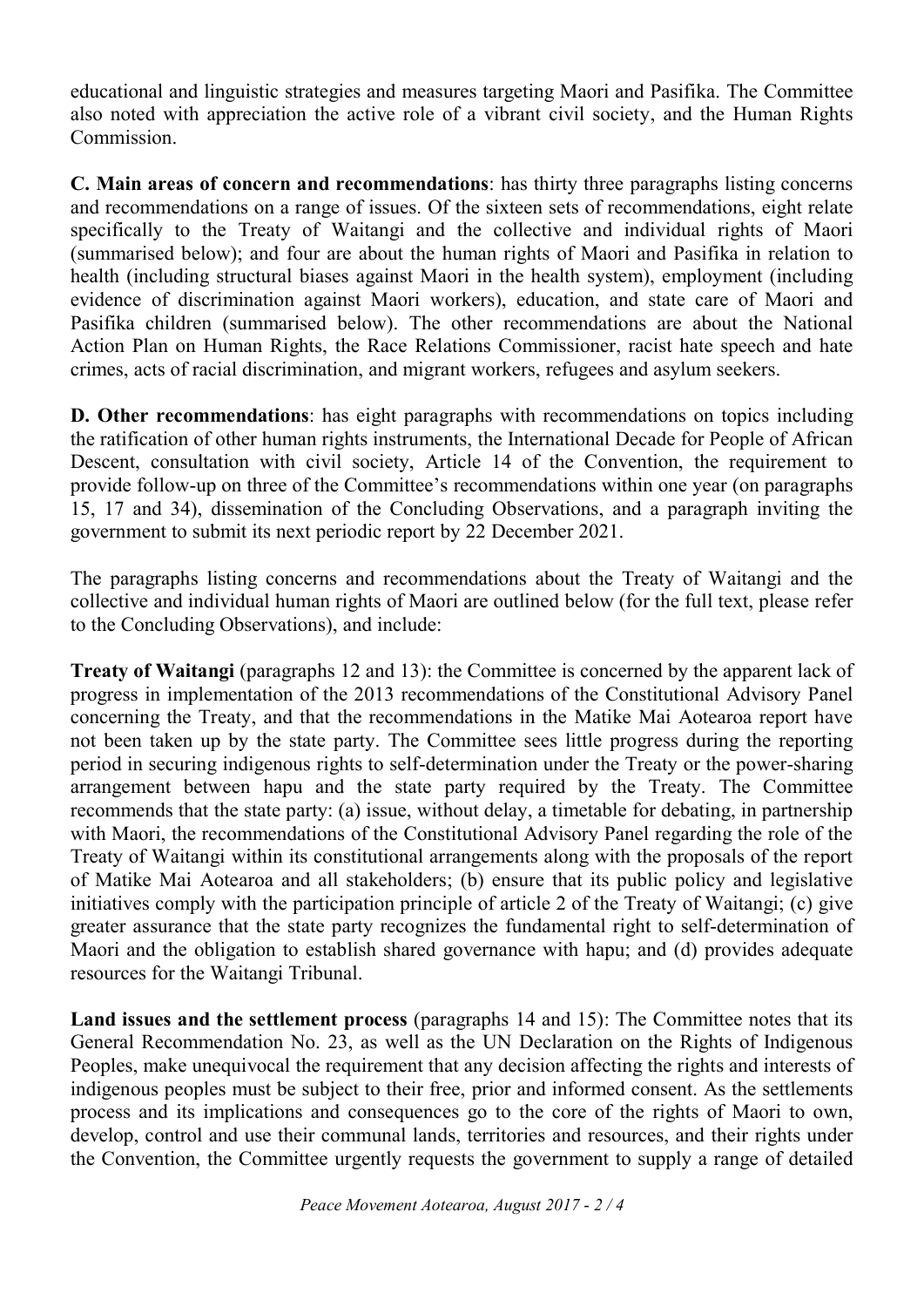information about settlements, and whether it views the settlement process as extinguishing rights under the Treaty.

**Maori intellectual and cultural property rights** (paragraphs 16 and 17): the Committee is concerned about the lack of progress in implementing the Waitangi Tribunal's 2011 WAI 262 report regarding, among other issues, Maori intellectual and cultural property rights, and taonga. The Committee recommends that the state party produce and publish plan with targets and a timetable for implementing the remainder of the recommendations in the WAI 262 decision; and that it freeze recognition of the validity of acts taken under the framework established by the WAI 262 report that do not comply with the Treaty of Waitangi and the UN Declaration on the Rights of Indigenous Peoples.

**Special Housing Area 62** (paragraphs 18 and 19): the Committee is concerned by conflicting information regarding consultation with local Maori in connection with the designation of Special Housing Area (SHA) 62 at Ihumatao, and is concerned that Maori have not had the opportunity to formally take part in decision-making with respect to use of the land. The Committee recommends that the state party review, in consultation with all affected Maori, the designation of Special Housing Area 62 to evaluate its conformity with the Treaty of Waitangi, the UN Declaration on the Rights of Indigenous Peoples and other relevant international standards, and that the state party obtain the free and informed consent of Maori before approving any project affecting the use and development of their traditional land and resources.

**Marine and coastal rights** (paragraphs 20 and 21): the Committee is concerned about the application of the Marine and Coastal Area (Takutai Moana) Act of 2011 and by reports that the state party has not consistently applied the principle of free, prior and informed consent in matters affecting Maori customary marine interests. The Committee reiterates its recommendation that the state party review the Marine and Coastal Area (Takutai Moana) Act of 2011 with a view to respecting and protecting the full enjoyment of the rights by Maori communities regarding the land and resources they traditionally own or use, and their access to places of cultural and traditional significance.

**Freshwater and geothermal resources** (paragraphs 22 and 23): the Committee is concerned by reports that the state party has granted private companies the right to use freshwater resources located on traditional Maori land despite consistent opposition by local Maori; and urges the state party ensure full respect for the rights of Maori communities to freshwater and geothermal resources, as protected by the Treaty of Waitangi and in accordance with the provisions of the Convention.

**Criminal justice** (paragraphs 24 and 25): the Committee is concerned by the state party's information that Maori remain overrepresented in rates of arrest, prosecution, conviction, imprisonment, and re-imprisonment; and recommends that the state party strengthen its efforts to address the root causes leading to disproportionate incarceration rates of Maori. It further recommends that the state party ensure that justice, social sector and care and protection initiatives for Maori are connected, have transparent governance frameworks, and are based on partnerships with and inclusion of Maori. The Committee also recommends that the state party take robust measures to increase representation of Maori, Pasifika and other minority groups as decision-makers, including as prosecutors and judges, at all levels of the criminal justice system.